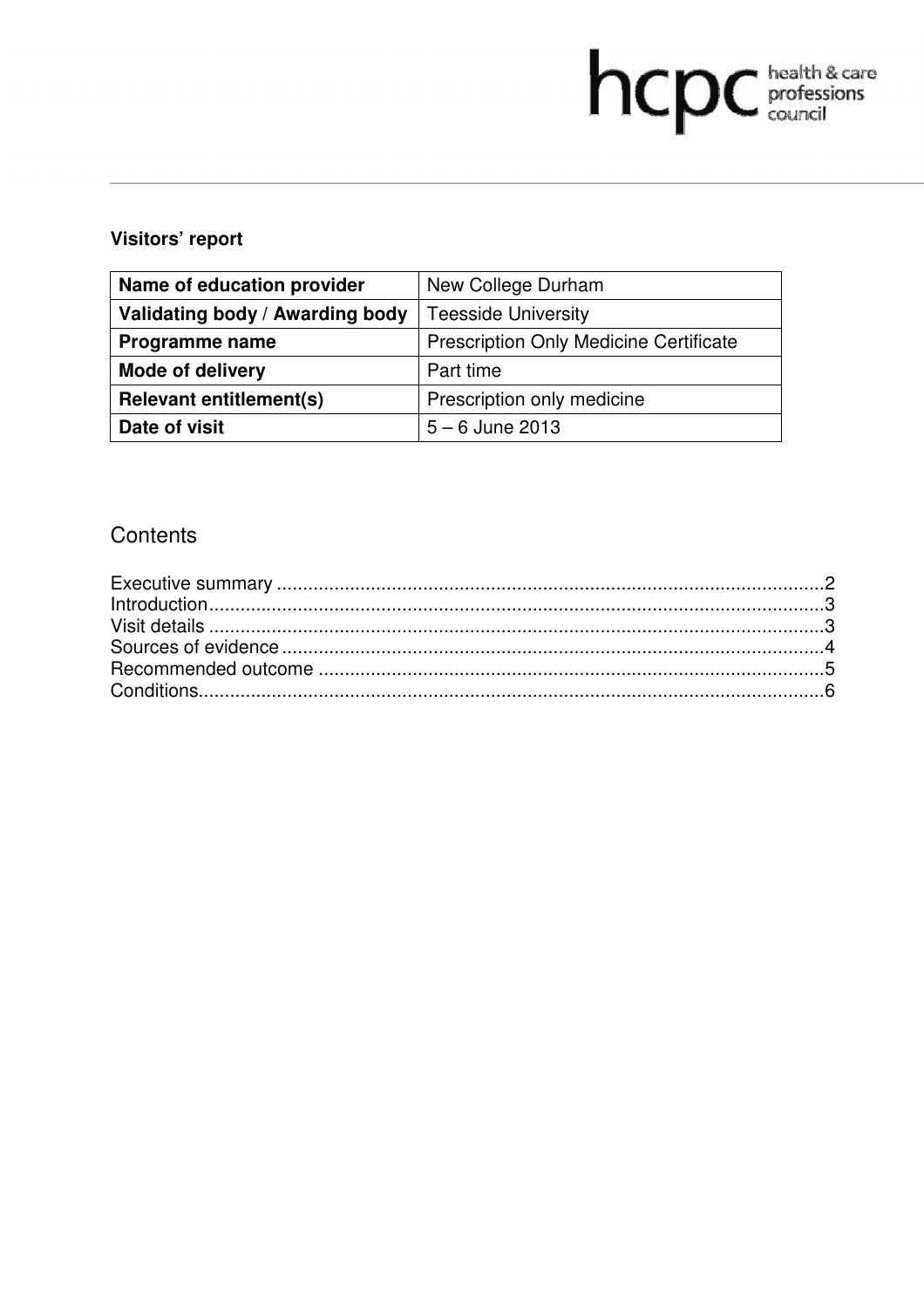## Executive summary

The Health and Care Professions Council (HCPC) approve educational programmes in the UK which health and care professionals must complete before they can apply to be registered with us. The HCPC is a statutory regulator and our main aim is to protect the public. The HCPC currently regulates 16 professions. All of these professions have at least one professional title which is protected by law. This means that anyone using the title 'Chiropodist' or 'Podiatrist' must be registered with us. The HCPC keep a register of health and care professionals who meet our standards for their training, professional skills, behaviour and health.

The visitors' report which follows outlines the recommended outcome made by the visitors on the approval of the programme. This recommended outcome was accepted by the Education and Training Committee (Committee) on 22 August 2013. At the Committee meeting, the programme was approved. This means that the education provider has met the condition(s) outlined in this report and that the programme meets our standards of education and training (SETs) and ensures that those who complete it meet our standards of proficiency (SOPs) for their part of the Register. The programme is now granted open ended approval, subject to satisfactory monitoring.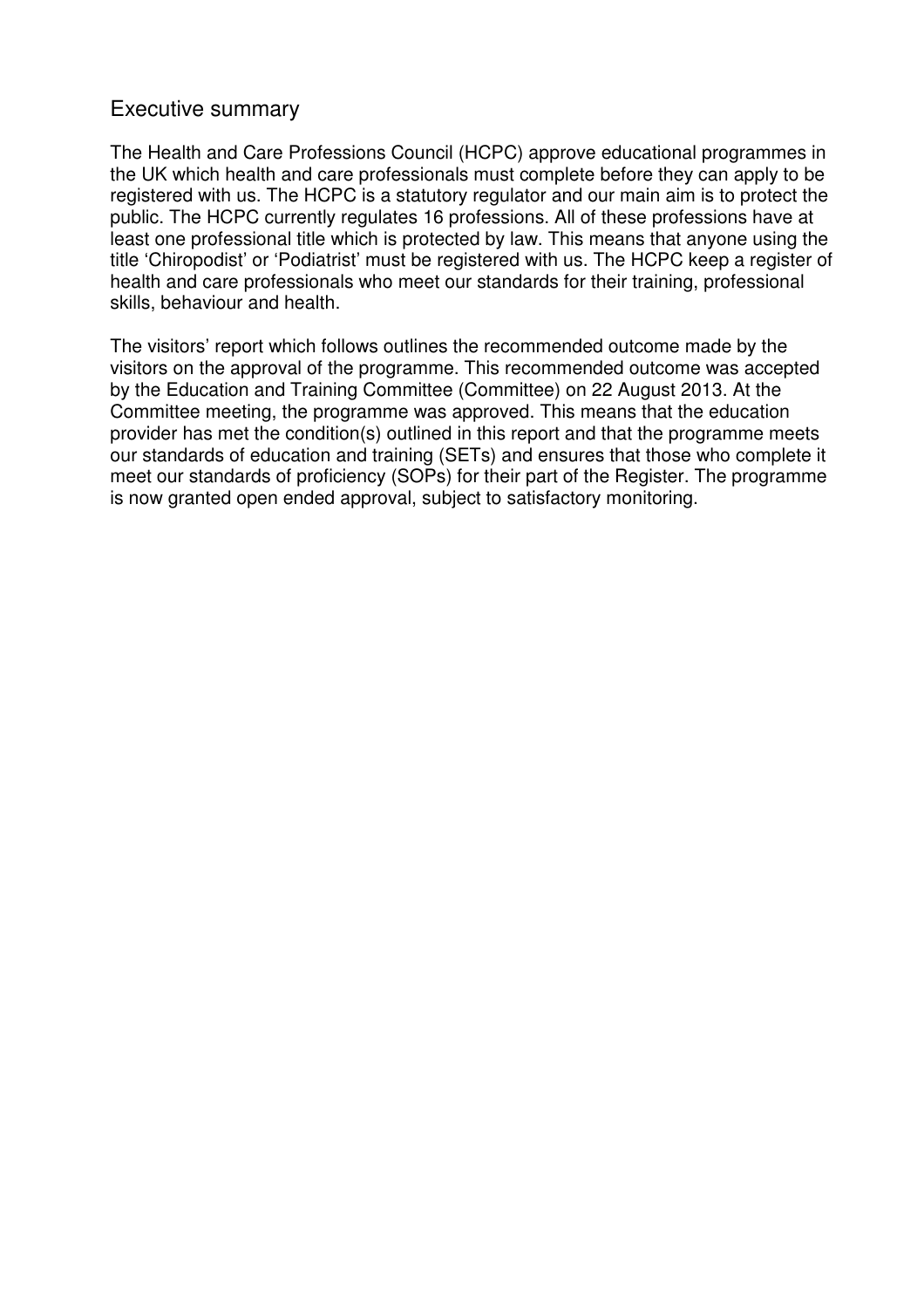## **Introduction**

The HCPC visited the programme at the education provider to consider major changes proposed to the programme. The major change affected the following standards programme admissions, programme management and resources, curriculum, practice placements and assessment. The programme was already approved by the HCPC and this visit assessed whether the programme continued to meet the standards of education and training (SETs) and continued to ensure that those who complete the programme meet the standards of proficiency (SOPs) for their part of the Register.

This visit was part of a joint event. The validating body validated the programme and the professional body considered their accreditation of the programme. The visit also considered a Certificate of Local Anaesthesia and BSc (Hons) Podiatry. The validating body, the professional body and the HCPC formed a joint panel, with an independent chair and secretary, supplied by the education provider. Whilst the joint panel participated in collaborative scrutiny of all the programmes and dialogue throughout the visit; this report covers the HCPC's recommendations on this programme only. Separate reports exist for the other programmes. As an independent regulatory body, the HCPC's recommended outcome is independent and impartial and based solely on the HCPC's standards. Separate reports, produced by the validating body and the professional body, outline their decisions on the programmes' status.

| Name of HCPC visitors and<br>profession                    | Catherine Smith (Chiropodist / Podiatrist)<br>Paul Blakeman (Chiropodist / Podiatrist)                                                                                                                                                                                                                                                                                                                                                                                                        |
|------------------------------------------------------------|-----------------------------------------------------------------------------------------------------------------------------------------------------------------------------------------------------------------------------------------------------------------------------------------------------------------------------------------------------------------------------------------------------------------------------------------------------------------------------------------------|
| HCPC executive officer (in<br>attendance)                  | Nicola Baker                                                                                                                                                                                                                                                                                                                                                                                                                                                                                  |
| Proposed student numbers                                   | 8                                                                                                                                                                                                                                                                                                                                                                                                                                                                                             |
| First approved intake                                      | <b>July 2009</b>                                                                                                                                                                                                                                                                                                                                                                                                                                                                              |
| Effective date that programme<br>approval reconfirmed from | September 2013                                                                                                                                                                                                                                                                                                                                                                                                                                                                                |
| Chair                                                      | Liz Holey (Teesside University)                                                                                                                                                                                                                                                                                                                                                                                                                                                               |
| Secretary                                                  | John Holmes (Teesside University)                                                                                                                                                                                                                                                                                                                                                                                                                                                             |
| Members of the joint panel                                 | Jacquie Horner (Internal Panel Member)<br>Tim James (Internal Panel Member)<br>Paul Stone (Internal Panel Member)<br>Diana Lesnic (Internal Panel Member)<br>Scott Bullock (Internal Panel Member)<br>Paul Fletcher (External Panel Member)<br>Richard Robley (External Panel Member)<br>Wilfred Foxe (The Society of Chiropodists<br>and Podiatrists)<br>Alan Wood (The Society of Chiropodists<br>and Podiatrists)<br>Alison Barlow (The Society of<br><b>Chiropodists and Podiatrists)</b> |

## Visit details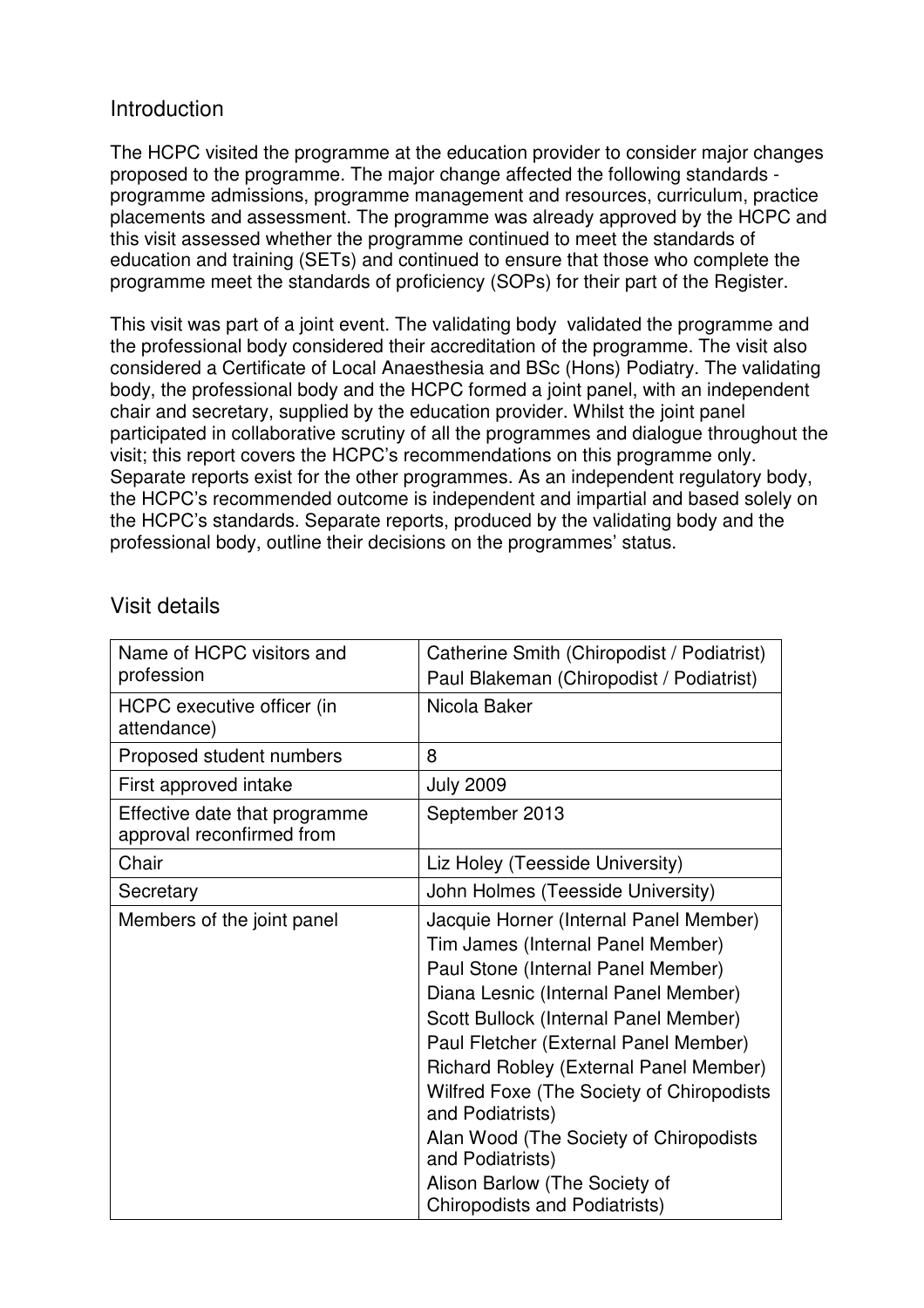## Sources of evidence

Prior to the visit the HCPC reviewed the documentation detailed below, sent by the education provider:

|                                                                                       | Yes | <b>No</b> | N/A |
|---------------------------------------------------------------------------------------|-----|-----------|-----|
| Programme specification                                                               |     |           |     |
| Descriptions of the modules                                                           |     |           |     |
| Mapping document providing evidence of how the<br>education provider has met the SETs |     |           |     |
| Mapping document providing evidence of how the<br>education provider has met the SOPs |     |           |     |
| Practice placement handbook                                                           |     |           |     |
| Student handbook                                                                      |     |           |     |
| Curriculum vitae for relevant staff                                                   |     |           |     |
| External examiners' reports from the last two years                                   |     |           |     |

The HCPC did not review a mapping document providing evidence of how the education provider has met the SOPs prior to the visit as a mapping document was not required by the visitors as the programme is a post-registration qualification.

The HCPC did not review a practice placement handbook as the documentation does not exist.

During the visit the HCPC saw the following groups or facilities:

|                                                                                                  | Yes | <b>No</b> | N/A |
|--------------------------------------------------------------------------------------------------|-----|-----------|-----|
| Senior managers of the education provider with<br>responsibility for resources for the programme |     |           |     |
| Programme team                                                                                   |     |           |     |
| Placements providers and educators/mentors                                                       |     |           |     |
| <b>Students</b>                                                                                  |     |           |     |
| Learning resources                                                                               |     |           |     |
| Specialist teaching accommodation<br>(eg specialist laboratories and teaching rooms)             |     |           |     |

The HCPC did not meet with the students as they were unable to attend the visit.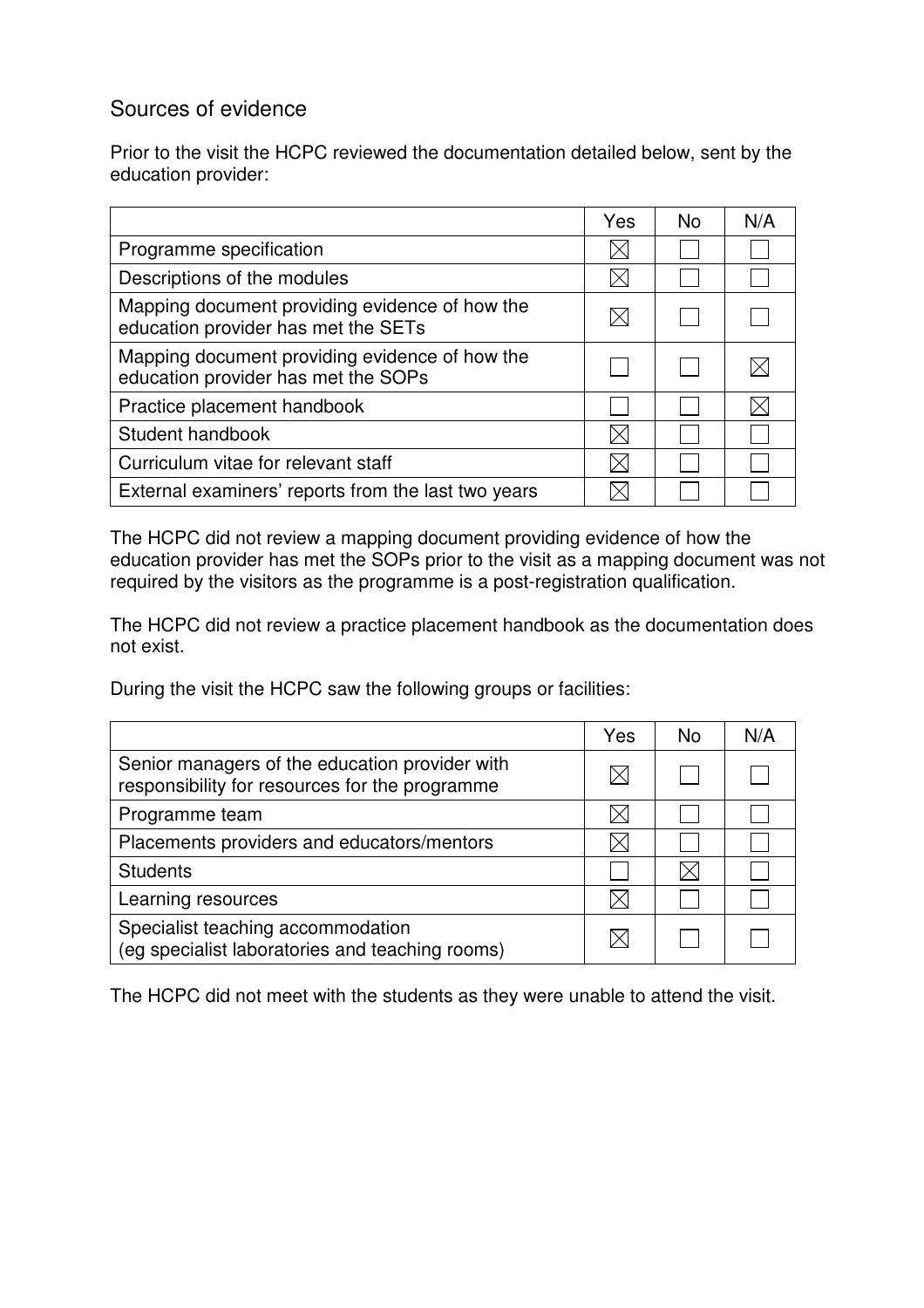## Recommended outcome

To recommend a programme for ongoing approval, the visitors must be assured that the programme meets all of the standards of education and training (SETs) and that those who complete the programme meet our standards of proficiency (SOPs) for their part of the Register.

The visitors agreed to recommend to the Education and Training Committee that a number of conditions are set on the programme, all of which must be met before the ongoing approval of the programme is reconfirmed.

The visitors agreed that 48 of the SETs have been met and that conditions should be set on the remaining 9 SETs.

Conditions are requirements that the education provider must meet before the programme can be recommended for ongoing approval. Conditions are set when certain standards of education and training have not been met or there is insufficient evidence of the standard being met.

The visitors did not make any recommendations for the programme.

Recommendations are observations on the programme or education provider which do not need to be met before the programme is recommended for ongoing approval. Recommendations are normally set to encourage further enhancements to the programme and are normally set when it is felt that the particular standard of education and training has been met at, or just above the threshold level.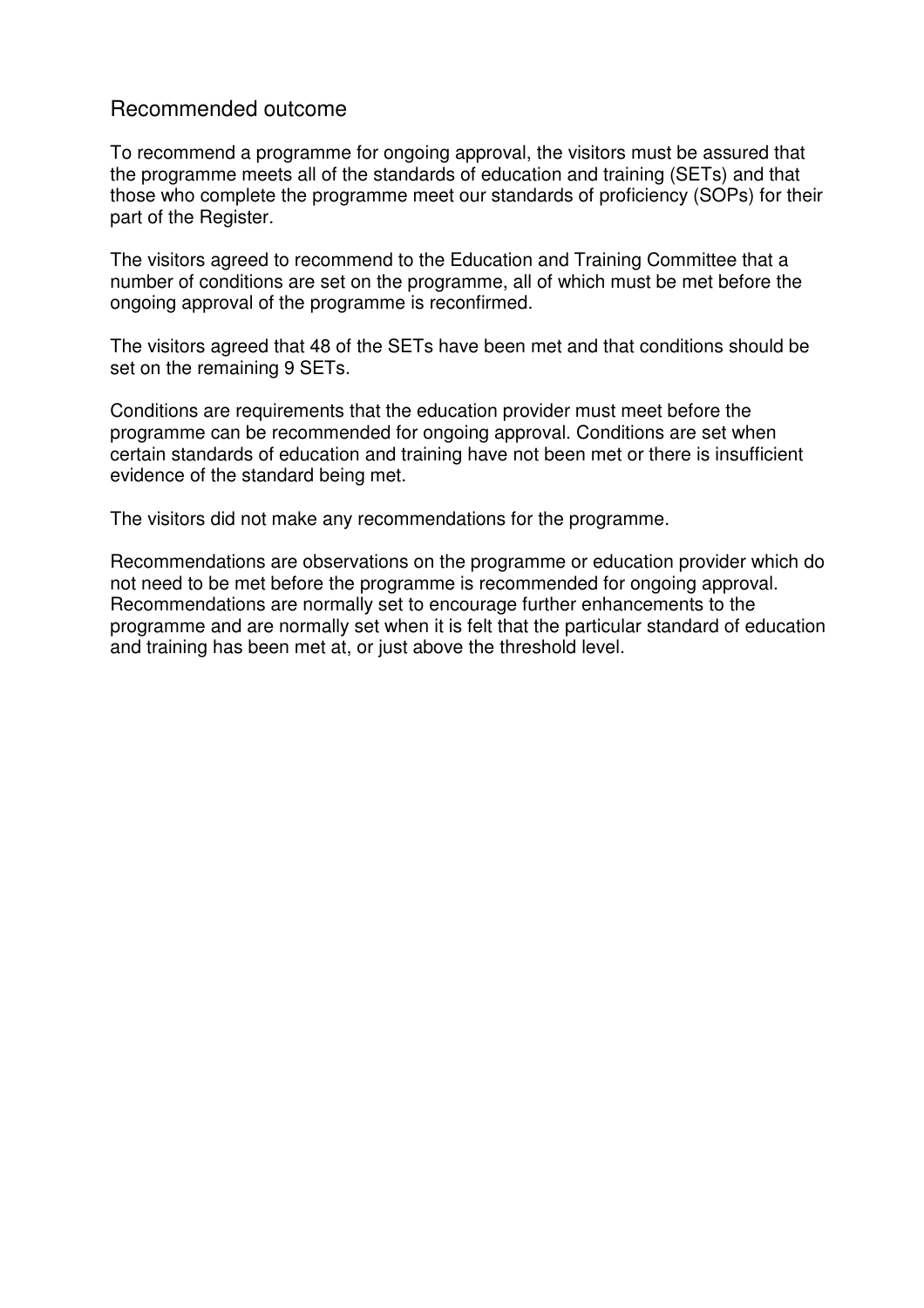## **Conditions**

#### **2.1 The admissions procedures must give both the applicant and the education provider the information they require to make an informed choice about whether to take up or make an offer of a place on a programme.**

**Condition:** The education provider must revisit programme advertising materials, to ensure that potential applicants are made aware of criminal checks associated with the programme on entry.

**Reason:** The visitors reviewed the 'Course guide' document which will be used to inform applicants about the programme. The entry requirements state that applicants to the course must be registered with the HCPC as a podiatrist / chiropodist. The document also details further considerations, including that applicants must comply with HCPC standards related to fitness to practise. In discussions with the programme team at the visit, it was confirmed that applicants would need to provide evidence that they have an up to date criminal records check as part of the admissions procedure. However, the visitors could not see any information in the documentation to confirm this process, or to demonstrate how potential applicants would be informed of this requirement. The visitors were also unsure as to whether applicants would need to pay for their own criminal records check if they did not already have the evidence. The visitors also noted that the 'Course guide' for the programme states that the module is worth 20 credits, rather than 10 credits. The visitors therefore need to see revised advertising materials for the programme to demonstrate how applicants will be enabled to make an informed decision as to whether to apply to the programme.

#### **2.7 The admissions procedures must ensure that the education provider has equality and diversity policies in relation to applicants and students, together with an indication of how these will be implemented and monitored.**

**Condition:** The programme team must provide further evidence in the documentation as to how the equality and diversity policy is implemented and monitored in admissions.

**Reason:** The education provider described in the SETs mapping document how the education provider embeds equality and diversity issues into the programme's delivery through staff updates and induction sessions for the students. However, the visitors were unable to determine what the equality and diversity policy being applied in the admissions process was. The visitors could also not determine, from the evidence provided, what processes are in place for collecting information on the implementation and monitoring of the policy. In discussion at the visit, the programme team stated that they have guidance around equality and diversity issues available to staff at interviews and that the policy is monitored throughout admissions. However, the visitors did not see evidence of the guidance or any associated monitoring processes. The visitors therefore require further evidence to determine how the education provider's equality and diversity policy is implemented and monitored in admissions to ensure this standard is being met.

#### **3.8 The resources to support student learning in all settings must be effectively used.**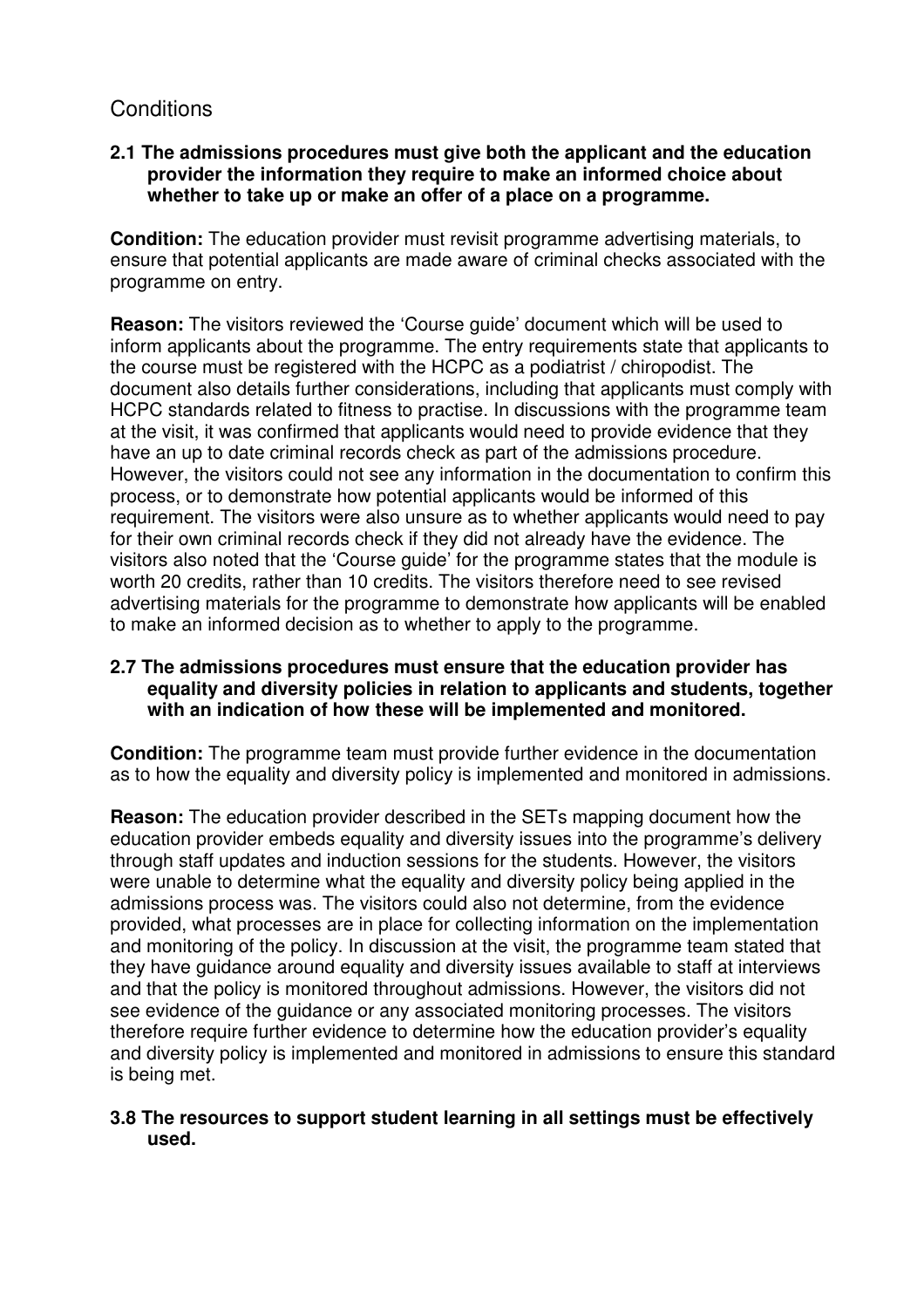**Condition:** The education provider must revise the programme documentation to ensure it contains accurate information about policies and regulations that students will be subject to throughout the programme.

**Reason:** The visitors were provided with additional documentation at the visit relating to various policies and procedures, including a mapping document which stated whether the education provider or validating body's quality processes would be used for this programme, and copies of regulations relating to student discipline, complaints and fitness to practice. However, the visitors could not find these processes referenced in the student handbook, and therefore were unclear as to how students are notified as to what procedures and regulations are in place. The visitors therefore require evidence to demonstrate that the regulations and policies students will be subject to, particularly fitness to practise, are clearly articulated or referenced in the programme documentation.

#### **3.8 The resources to support student learning in all settings must be effectively used.**

**Condition:** The education provider must revise the programme documentation to ensure it contains accurate information and is reflective of the current landscape of statutory regulation for podiatrists / chiropodists.

**Reason:** The visitors reviewed the programme documentation prior to the visit and noted inaccurate references made to the HCPC. There was reference to the level of attendance expected of students in the student handbook (page 37), which implies that the HCPC requires students to attend all practical modules. The HCPC SETs outline that the education provider must determine appropriate attendance requirements for their programmes. The visitors also noted that the attendance requirements as outlined in this document are not entirely applicable to this programme as they refer to the Clinical Practice modules of the BSc (Hons) Podiatry programme and detail a student's attendance requirements in relation to eligibility to progress to the next level of the BSc (Hons) Podiatry programme. The visitors considered such references to be potentially misleading to students. It was also noted by the visitors that overall there were limited references to the HCPC or the HCPC's publications in the student handbook or other student-facing documentation. The visitors therefore require the programme team to revisit the programme documentation to remove any instances of inaccurate or out of date terminology throughout and ensure that students are well-informed of the regulatory setting for podiatrists / chiropodists.

#### **3.8 The resources to support student learning in all settings must be effectively used.**

**Condition:** The education provider must provide any documentation that is revised as a result of the validation process.

**Reason:** Discussion at the visit indicated the programme team may amend the programme documentation, including the module descriptor, learning outcomes and assessment as part of the post visit process for the new validating body. If any changes are to be made the visitors will need to review them. The visitors therefore require the education provider to resubmit the programme documentation where changes are made, or confirm the previously submitted documentation is not subject to change. In this way the visitors can ensure that this SET is met.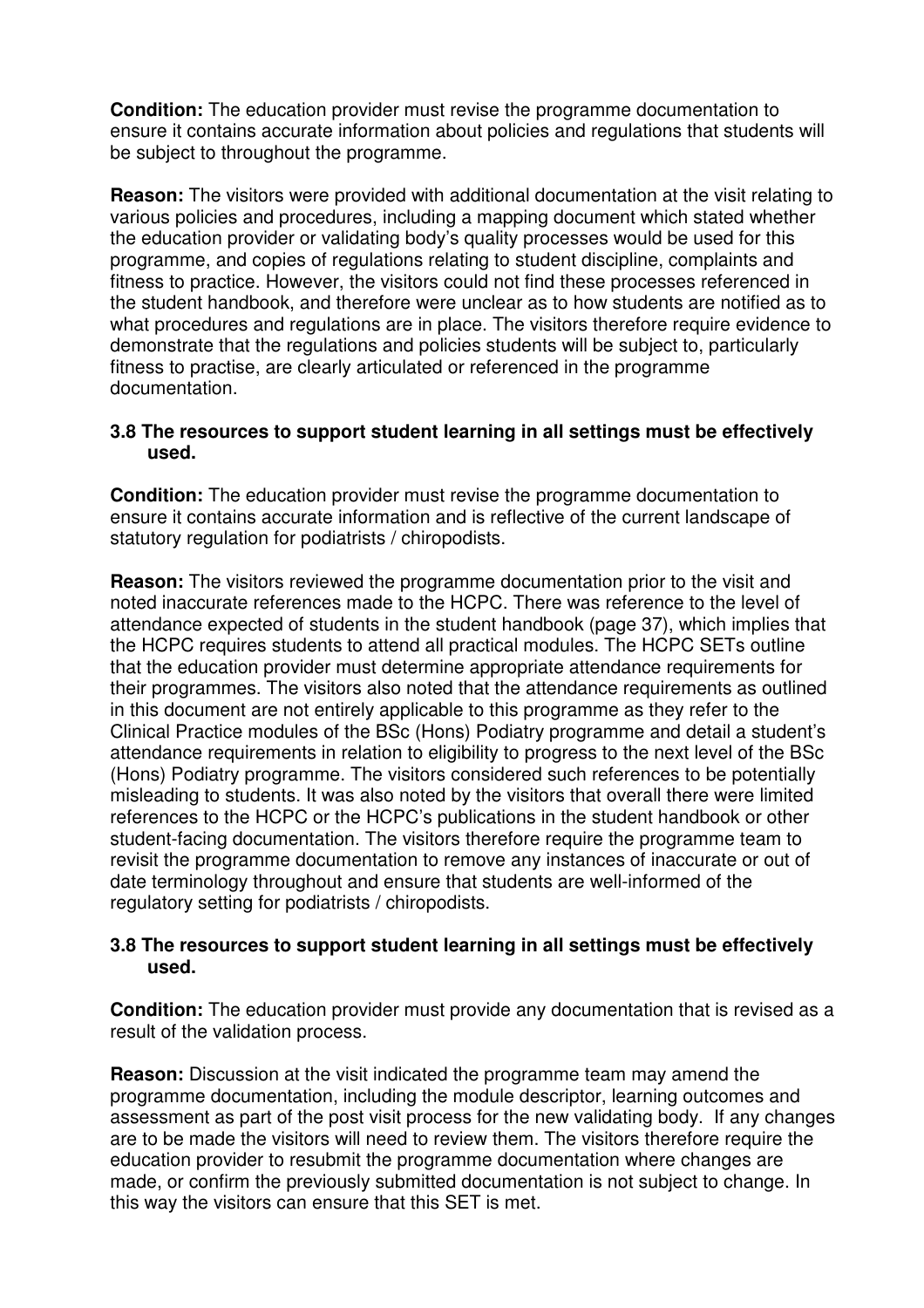#### **6.2 All assessments must provide a rigorous and effective process by which compliance with external-reference frameworks can be measured.**

**Condition:** The programme team must provide clarification and final confirmation of the assessment strategy, to demonstrate how this will comply with the assessment regulations of the new validating body.

**Reason:** In the documentation, the programme team provided links to the assessment regulations at the new validating body. However, the visitors were unable to find explicit confirmation in the documentation as to the reassessment or resubmission procedures that would be in place for this programme specifically. At the visit, the programme team discussed these issues with colleagues from the validating body, and the validating body set a number of conditions for the assessment strategy. These included a review of compensation, components and elements and the use of resubmission throughout the BSc (Hons) Podiatry programme. The visitors were therefore unable to determine at the visit that the programme is compliant with the validating body's assessment regulations and that this SET is met. They therefore require the education provider to explicitly document the assessment regulations that are in place for the programme.

#### **6.4 Assessment methods must be employed that measure the learning outcomes.**

**Condition:** The education provider must submit any revisions to the module descriptor for the programme or confirm that the previously submitted module descriptor is not subject to change.

**Reason:** As detailed in the reason for SET 6.2, discussion at the visit indicated the programme team may amend the module descriptor, including assessment of learning outcomes, as part of the post visit process for the new validating body. If any changes are to be made to the module descriptor, the visitors will need to review this to ensure changes will not adversely affect the assessment of the learning outcomes. The visitors therefore require the education provider to resubmit the programme module descriptor if any changes are made, or confirm the previously submitted module descriptor is not subject to change.

#### **6.7 Assessment regulations must clearly specify requirements for student progression and achievement within the programme.**

**Condition:** The programme team must ensure programme documentation clearly articulates the requirements for student assessment and achievement within the programme.

**Reason:** As stated in the condition under SET 6.2, the programme team provided links in the documentation to the assessment regulations at the new validating body. However, the visitors were unable to find explicit confirmation in the documentation as to any module prerequisites, reassessment procedures or other associated measures of achievement that would be in place for this programme specifically. The visitors were therefore unable to determine a clear statement on how reassessment attempts would be managed where students had not achieved all of the learning outcomes, in practice or theory. The assessment requirements, as well as the resit or resubmission arrangements for failed assessments, must be clearly outlined in the programme documentation. As stated, discussions at the visit also indicated that the programme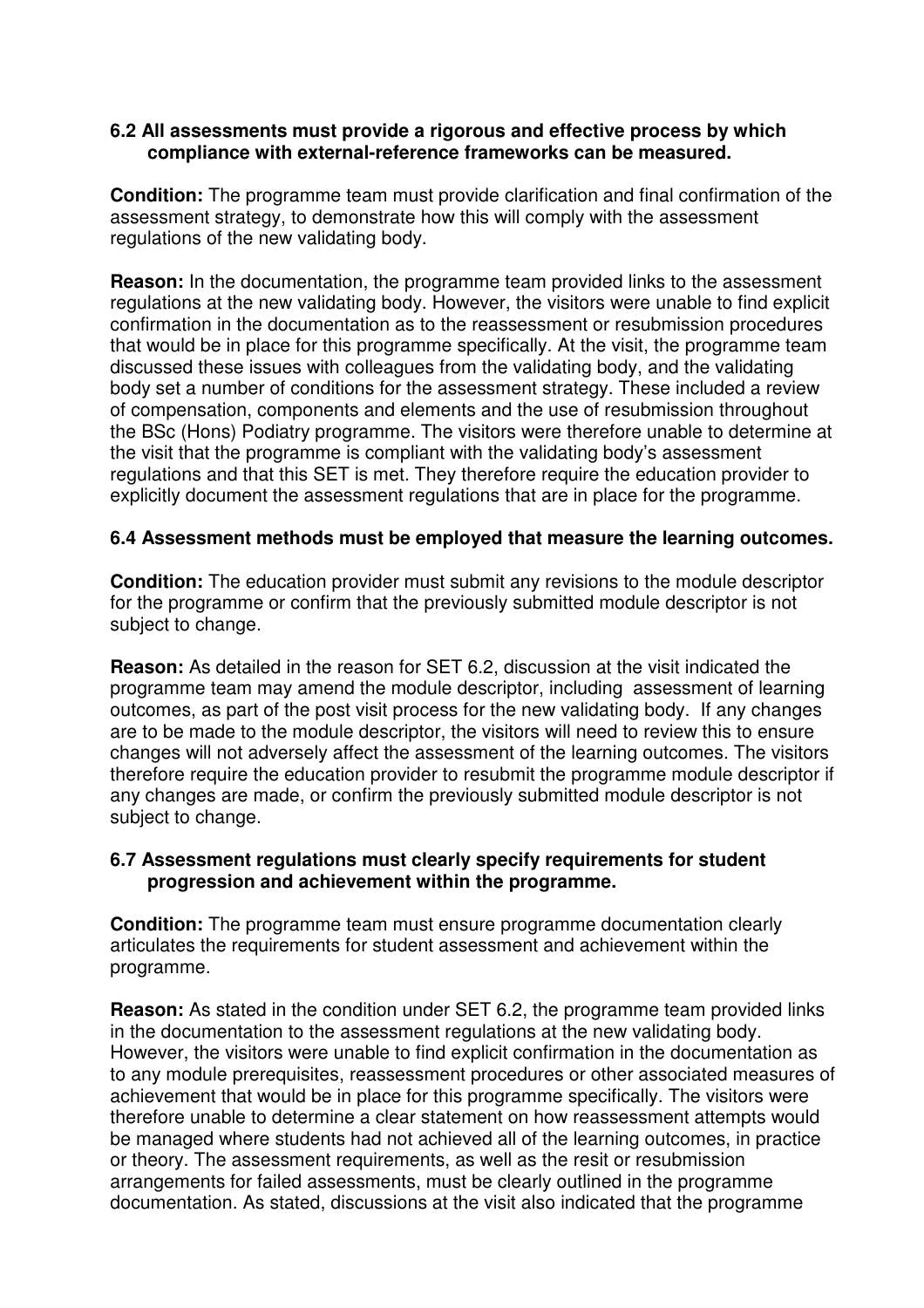team may implement some changes to the assessment strategy. The visitors therefore require further clarity and confirmation in the documentation of the requirements for student achievement throughout the programme.

#### **6.9 Assessment regulations must clearly specify requirements for an aegrotat award not to provide eligibility for admission to the Register.**

**Condition:** The education provider must revisit the programme documentation to clearly state that aegrotat awards do not confer eligibility to apply to the Register.

**Reason:** From the documentation provided the visitors could not determine where there was a clear statement regarding aegrotat awards. The visitors could therefore not determine how the programme team ensured that students understood that aegrotat awards would not enable them to be eligible to apply to the Register. The visitors therefore require further evidence to ensure that there is a clear statement included in the programme documentation regarding aegrotat awards and that this is accessible to students.

#### **6.10 Assessment regulations must clearly specify requirements for a procedure for the right of appeal for students.**

**Condition:** The programme team must provide further evidence that there will be a clear appeals process available to students on the programme.

**Reason:** From a review of the programme documentation the visitors were unable to find reference to an appeals procedure. The visitors were provided with additional documentation at the visit relating to various policies and procedures, including a mapping document which stated whether the education provider or validating body's quality processes would be used for this programme. The mapping document states that the New College Durham 'Academic Complaints and Appeals Policy' will be updated to comply with the validating body regulations and processes. The visitors were provided with the validating body's complaints procedure, but were not provided with the procedure that will be used for students' right to appeal. The visitors were therefore not clear how a student can ask for a review of a decision made on their assessment, progression and achievement. The visitors require further information that clarifies the appeals procedure for students and details how students are told about the right to appeal to ensure this standard is met.

#### **6.11 Assessment regulations must clearly specify requirements for the appointment of at least one external examiner who must be appropriately experienced and qualified and, unless other arrangements are agreed, be from the relevant part of the Register.**

**Condition:** The programme team must clearly specify the criteria and procedures for the appointment of external examiners for the programme.

**Reason:** The visitors noted in the documentation submitted by the education provider there was insufficient detail concerning the recruitment of external examiners to the programme. The visitors were satisfied with the current external examiner arrangements. However, this standard requires the assessment regulations to clearly articulate the requirements for the appointment of at least one external examiner who must be appropriately experienced and qualified and, unless other arrangements are